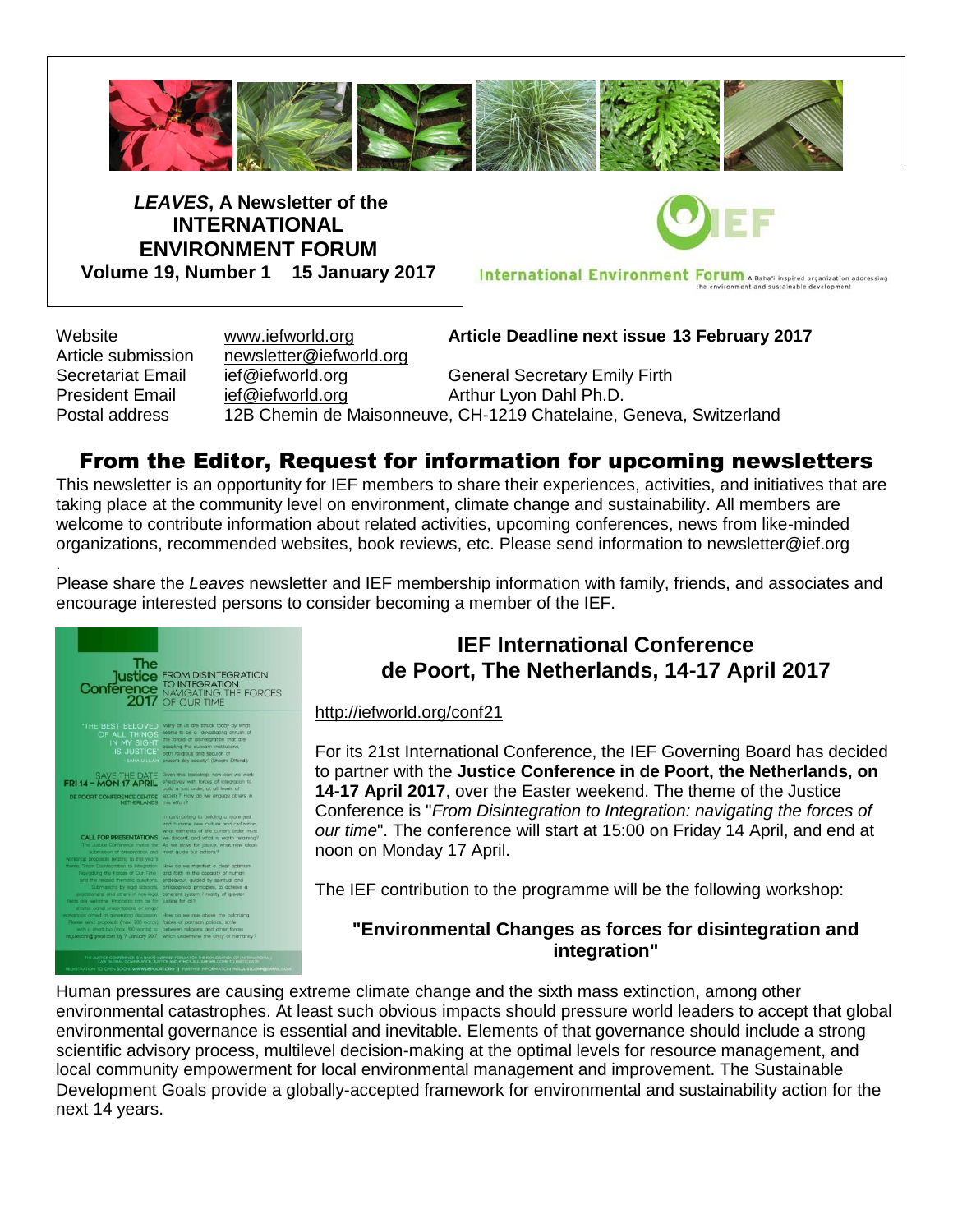IEF members who would like to propose a short paper as a contribution to this workshop should send an abstract of their presentation to [ief@iefworld.org](mailto:ief@iefworld.org) before 25 January, when the programme needs to be finalized. Anyone wanting to attend the conference should make a reservation directly with the de Poort Conference Centre as soon as possible as space is limited:

[https://www.depoort.org/index.php?url=/content/en/course\\_detail\\_new.html&params=/course:14655](https://www.depoort.org/index.php?url=/content/en/course_detail_new.html¶ms=/course:14655).

The IEF Annual General Assembly will be organized during the conference as usual.



# **Journey to Earthland: The Great Transition to Planetary Civilization**

by Paul Raskin, Boston: Tellus Institute, 2016. 127 p. Free download at <http://www.tellus.org/tellus/publication/journey-to-earthland>

*A global scenario pioneer charts a path to an organic planetary civilization, a vision that opens before us as both possibility and exigency in an interdependent and dangerous century.*

We have entered the Planetary Phase of Civilization. Strands of interdependence are weaving humanity and Earth into a single community of fate—the overarching proto-country herein christened Earthland. In the unsettled twenty-first century, the drama of social evolution will play out on a world stage with the perils many and dark premonitions all too plausible.

Still, a Great Transition to a planetary civilization of enriched lives and a healthy planet remains possible. But how? What forms of collective action and consciousness can redirect us toward such a future? Who will lead the charge? What might such a world look like?

*Journey to Earthland* offers answers. It clarifies the world-historical challenge; explains the critical role of a global citizens movement in advancing social transformation; and paints a picture of the kind of flourishing civilization that might lie on the other side of a Great Transition.

In this pivotal moment, the odyssey to a different world is underway yet the ultimate destination depends on choices and struggles yet to come. Acting to prevent the futures we dread is where our work must begin. But the larger task is to foster the finer Earthland we and our descendants deserve.

## **Book review by Arthur Dahl <http://iefworld.org/node/860>**

Paul Raskin, one of the pioneers of planetary perspectives and global scenarios, has updated his thinking from his 2002 essay, "*Great Transition: The Promise and Lure of the Times Ahead*" in his new book "*Journey to Earthland: The Great Transition to Planetary Civilization*".

With the wide vision of a systems thinker, the book starts with a rapid and comprehensive overview of the past and present in all its contradictions, with great potential for good while teetering on the verge of catastrophe. It then systematically lays out the options for imagining alternative futures, both positive and negative. It reviews the potential actors driving different scenarios, and suggests that the best hope for the future is in some kind of global citizens movement.

Intellectually, Paul Raskin has covered all the aspects of the challenge. He places his hope in a positive vision of the society that can emerge from the great transition. He acknowledges the need for "fundamental changes in both human consciousness and the social model: the inner 'normative realm' and the outer 'institutional realm.'" (p. 47). The necessary values include individual well-being and fulfilment, collective solidarity and equity, and an ecocentric concern for the biosphere and environmental sustainability, all reflecting a longing for wholeness and a growing awareness of global citizenship.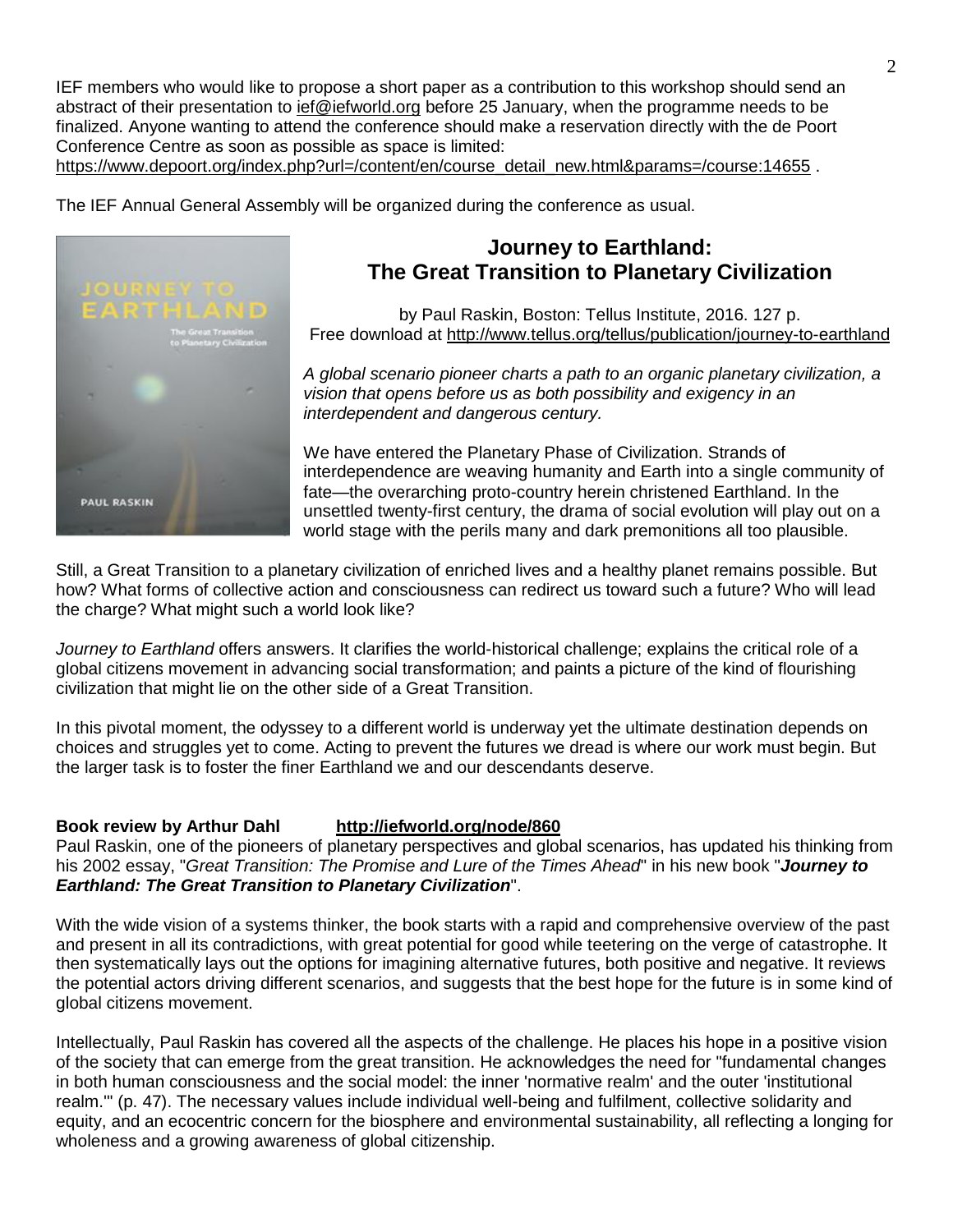The challenges of building a global citizens movement with unity in diversity are reviewed realistically. The level of trust within the movement needs to be strong enough to overcome proximate differences to sustain the ultimate basis for unity. Parts of the book are written as the view looking back from 2084 on what has been accomplished in the great transition and what remains to be done. It includes detailed discussions of options for governance, the economy, world trade and environmental restoration. On the human side, it explores the use of time, education, spirituality and social justice. The perspective of this journey is that of a pragmatic visionary, of which Raskin is a perfect example.

From a Bahá'í perspective, what is missing in the book is the spiritual dimension of reality. The book provides strong intellectual arguments for ethical values, and acknowledges spirituality as one dimension of human experience, but does not consider the potential of religion to provide the motivating force for the great transition that it argues for so earnestly. Indeed, this may be the missing ingredient that could power the great transition to a planetary civilization laid out in the UN 2030 Agenda and in this well-reasoned vision of the possible futures before us.

# **World Economic Forum: Five leadership priorities for 2017**

By [Klaus Schwab,](https://www.weforum.org/agenda/authors/klaus-schwab) Founder and Executive Chairman, World Economic Forum For more information on the WEF in Davos, Switzerland, go to <https://www.weforum.org/>

As the past year has demonstrated, leaders must be responsive to the demands of the people who have entrusted them to lead, while also providing a vision and a way forward, so that people can imagine a better future.

True leadership in a complex, uncertain, and anxious world requires leaders to navigate with both a radar system and a compass. They must be receptive to signals that are constantly arriving from an ever-changing landscape, and they should be willing to make necessary adjustments; but they must never deviate from their true north, which is to say, a strong vision based on authentic values.

That is why the World Economic Forum has made Responsive and Responsible Leadership [the theme](https://www.weforum.org/events/world-economic-forum-annual-meeting-2017)  for our annual [January meeting in Davos.](https://www.weforum.org/events/world-economic-forum-annual-meeting-2017) As leaders in government, business, and civil society chart a course for the next year, five key challenges will warrant their attention.

Firstly, they will have to come to grips with the Fourth Industrial Revolution, which is redefining entire industries, and creating new ones from scratch, owing to groundbreaking advances in artificial intelligence, robotics, the Internet of Things, self-driving vehicles, 3D-printing, nanotechnology, biotechnology, and quantum computing.

These technologies have only begun to show their full potential; in 2017, we will increasingly see what used to be science fiction become reality. But, while the Fourth Industrial Revolution could help us solve some of our most pressing problems, it is also dividing societies into those who embrace change and those who do not. And that threatens our wellbeing in ways that will have to be identified and addressed.

Secondly, leaders will have to build a dynamic, inclusive multi-stakeholder global-governance system. Today's economic, technological, environmental, and social challenges can be addressed only through global public-private collaboration; but our current framework for international cooperation was designed for the post-war era, when nation-states were the key actors.

At the same time, geopolitical shifts have made today's world truly multipolar. As new global players bring new ideas about how to shape national systems and the international order, the existing order is becoming more fragile. So long as countries interact on the basis of shared interests, rather than shared values, the extent to which they will be able to cooperate will be limited. Moreover, non-state actors are now capable of disrupting national and global systems, not least through cyber attacks. To withstand this threat, countries cannot simply close themselves off. The only way forward is to make sure that globalization is benefiting everyone.

A third challenge for leaders will be to restore global economic growth. Permanently diminished growth translates into permanently lower living standards: with 5% annual growth, it takes just 14 years to double a country's GDP; with 3% growth, it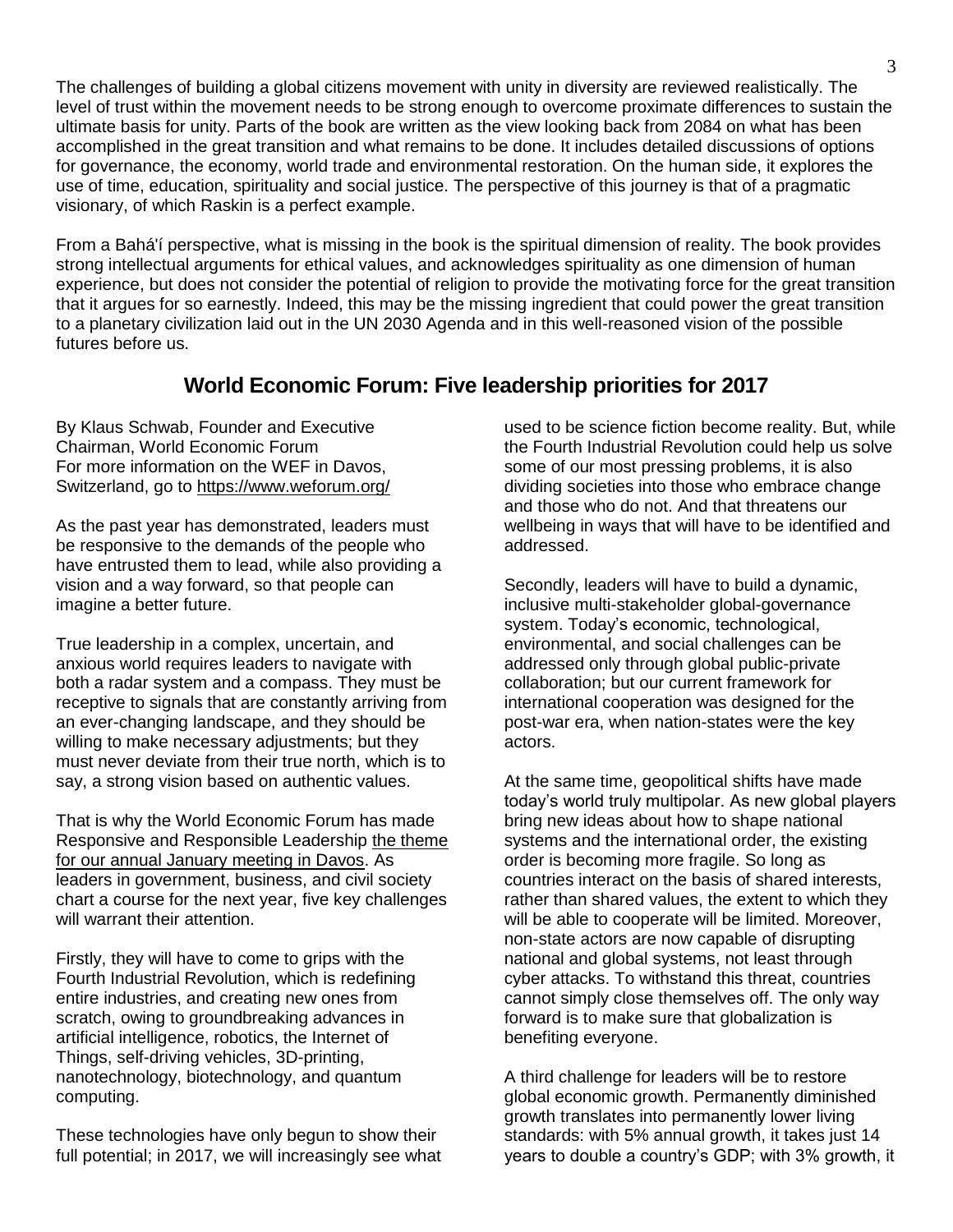takes 24 years. If our current stagnation persists, our children and grandchildren might be worse off than their predecessors.

Even without today's technologically driven structural unemployment, the global economy would have to create billions of jobs to accommodate a growing population, which is forecast to reach 9.7 billion by 2050, from 7.4 billion today. Thus, 2017 will be a year in which social inclusion and youth unemployment become critical global and national issues.

A fourth challenge will be to reform market capitalism, and to restore the compact between business and society. Free markets and globalization have improved living standards and lifted people out of poverty for decades. But their structural flaws – myopic short-termism, increasing wealth inequality, and cronyism – have fueled the political backlash of recent years, in turn highlighting the need to create permanent structures for balancing economic incentives with social wellbeing.

Finally, leaders will need to address the pervasive crisis in identity formation that has resulted from the erosion of traditional norms over the past two decades. Globalization has made the world smaller but more complex, and many people have lost confidence in institutions. Many people now fear for their future, and they are searching for shared but distinct beliefs that can furnish a sense of purpose and continuity.

Identity formation is not a rational process; it is deeply emotional and often characterized by high levels of anxiety, dissatisfaction, and anger. Politics is also driven by emotion: leaders attract votes not by addressing needs or presenting long-term visions, but rather by offering a sense of belonging, nostalgia for simpler times, or a return to national roots. We witnessed this in 2016, as populists made gains by fostering reactionary and extreme beliefs. Responsible leaders, for their part, must recognize people's fears and anger as legitimate, while providing inspiration and constructive plans for building a better future.

But how? The world today seems to be engulfed in a sea of pessimism, negativity, and cynicism. And yet, we have an opportunity to lift millions more people out of poverty, so that they can lead healthier and more meaningful lives. And we have a duty to work together toward a greener, more inclusive, and peaceful world. Whether we succeed will not depend on some external event, but rather on the choices our leaders make.

The coming year will be a critical test for all stakeholders in global society. More than ever, we will need responsive and responsible leadership to address our collective challenges, and to restore people's trust in institutions and in one another. We do not lack the means to make the world a better place. But to do so, we must look past our own narrow interests and attend to the interests of our global society.

That duty begins with our leaders, who must begin to engage in open dialogue and a common search for solutions to the five major challenges on the horizon. If they acknowledge that ours is a global community with a shared destiny, they will have made a first – albeit modest – step in the right direction.



# **New research predicts the future of coral reefs under climate change**

Coral bleaching on the Great Barrier Reef. Photo Credit: Paul Marshall

[http://www.unep.org/newscentre/Default.aspx?Docu](http://www.unep.org/newscentre/Default.aspx?DocumentID=27092&ArticleID=36336&l=en) [mentID=27092&ArticleID=36336&l=en](http://www.unep.org/newscentre/Default.aspx?DocumentID=27092&ArticleID=36336&l=en) **5 January 2017**

If current trends continue, severe bleaching will occur every year on 99% of the world's coral reefs within this century

- More ambitious emissions reductions may give reefs an average of 11 extra years before annual bleaching strikes

- High-resolution predictions of annual coral bleaching can help prioritize reefs for conservation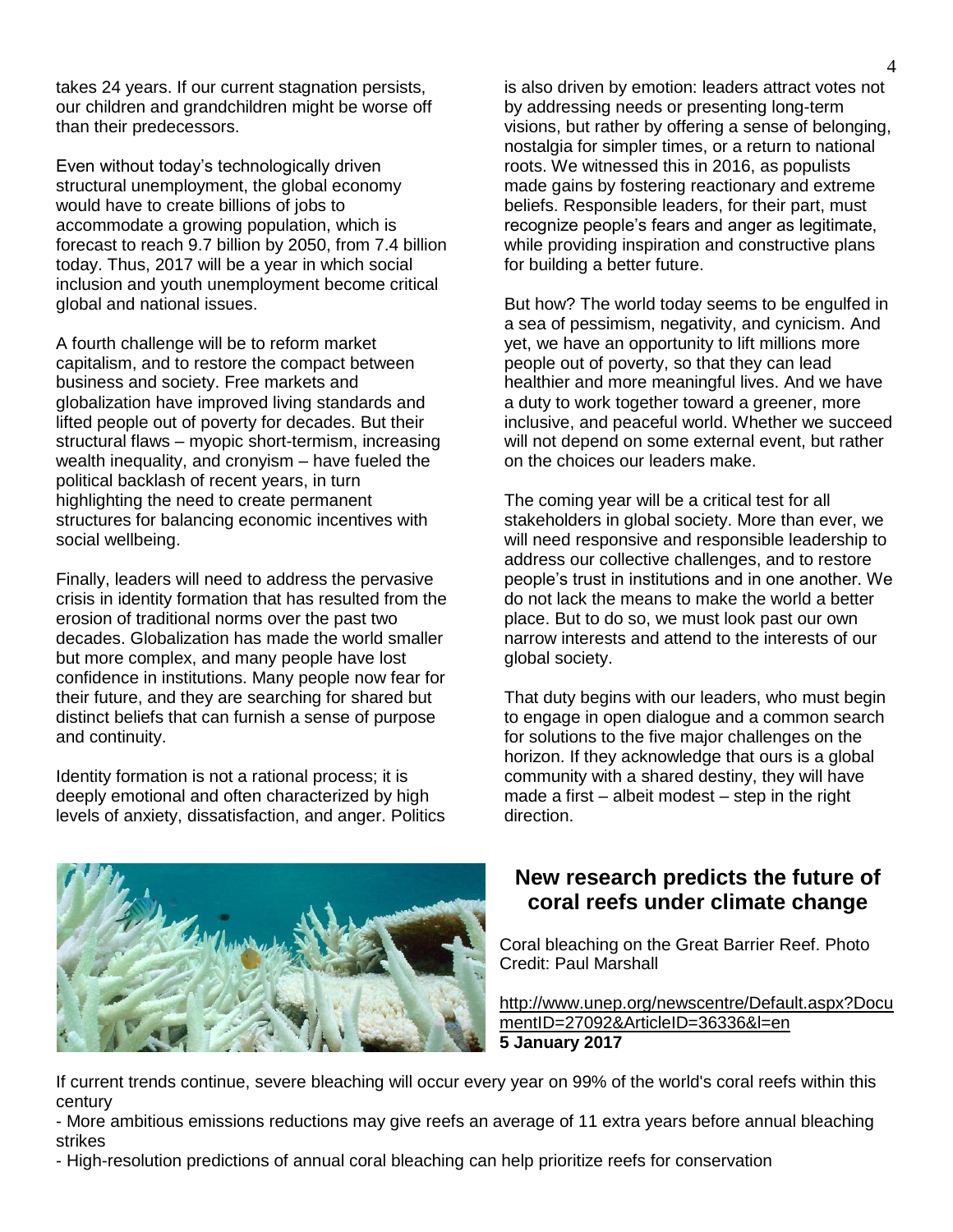New climate model projections of the world's coral reefs reveal which reefs will be hit first by annual coral bleaching, an event that poses the gravest threat to one of the Earth's most important ecosystems.

These high-resolution projections, based on global climate models, predict when and where annual coral bleaching will occur. The projections show that reefs in Taiwan and around the Turks and Caicos archipelago will be among the world's first to experience annual bleaching.

#### **FURTHER RESOURCES [Read the study](http://www.nature.com/articles/srep39666) [Download data and maps](http://www.uneplive.org/theme/index/19) [Download hi-res images](https://spaces.hightail.com/receive/VchU9)**

Other reefs, like those off the coast of Bahrain, in Chile and in French Polynesia, will be hit decades later, according to [research](http://www.nature.com/articles/srep39666) recently published in the journal *Nature Scientific Reports*.

"These predictions are a treasure trove for those who are fighting to protect one of the world's most magnificent and important ecosystems from the ravages of climate change," said Erik Solheim, head of UN Environment.

"They allow conservationists and governments to prioritize the protection of reefs that may still have time to acclimatize to our warming seas. The projections show us where we still have time to act before it's too late."

If current trends continue and the world fails to reduce greenhouse gas emissions, then severe bleaching will occur every year on 99 per cent of the world's reefs within the century, according to the study.

The Paris Agreement's aspirational target of limiting global temperature increase to 1.5 degrees Celsius provides a safer, but not an entirely safe space for coral reefs. Even if emission reductions *exceed pledges made by countries to date under the Paris Agreement* more than three quarters of the world's coral reefs will bleach every year before 2070.

It takes at least 5 years for a reef to recover from a single bleaching event. "Bleaching that takes place every year will invariably cause major changes in the ecological function of coral reef ecosystems," said study leader Dr. van Hooidonk of NOAA and the University of Miami. "Further, annual bleaching will greatly reduce the capacity of coral reefs to provide goods and services, such as fisheries and coastal protection, to human communities."

The need to act is clear. Between 2014 and 2016, the world witnessed the longest global bleaching event ever recorded, which killed coral on an unprecedented scale. In 2016, bleaching hit 90 per cent of coral on the Great Barrier Reef and killed more than 20 per cent of the reef's coral.

The new study shows that, on average, the world's reefs will start suffering annual bleaching in 2043. About 5 per cent of them will be hit a decade or more earlier, while about 11 per cent will suffer annual bleaching a decade or more later than this date.

If emission reductions exceed pledges made by countries to date under the Paris Agreement, coral reefs would have another 11 years, on average, to adapt to warming seas before they are hit by annual bleaching.

If such emissions reductions become reality, many high and low latitude reefs in Australia, the South Pacific, India, Coral Triangle and the Florida Reef Tract will have at least 25 more years before annual bleaching occurs, buying time for conservation efforts. However, reefs near the equator will experience annual bleaching much sooner, even if emissions reductions pledges materialize.

"It is imperative that we take these predictions seriously and that, at the very minimum, we meet the targets of the Paris Agreement. Doing so will buy time for coral reefs and allow us to plan for the future and adapt to the present," said Mr. Solheim.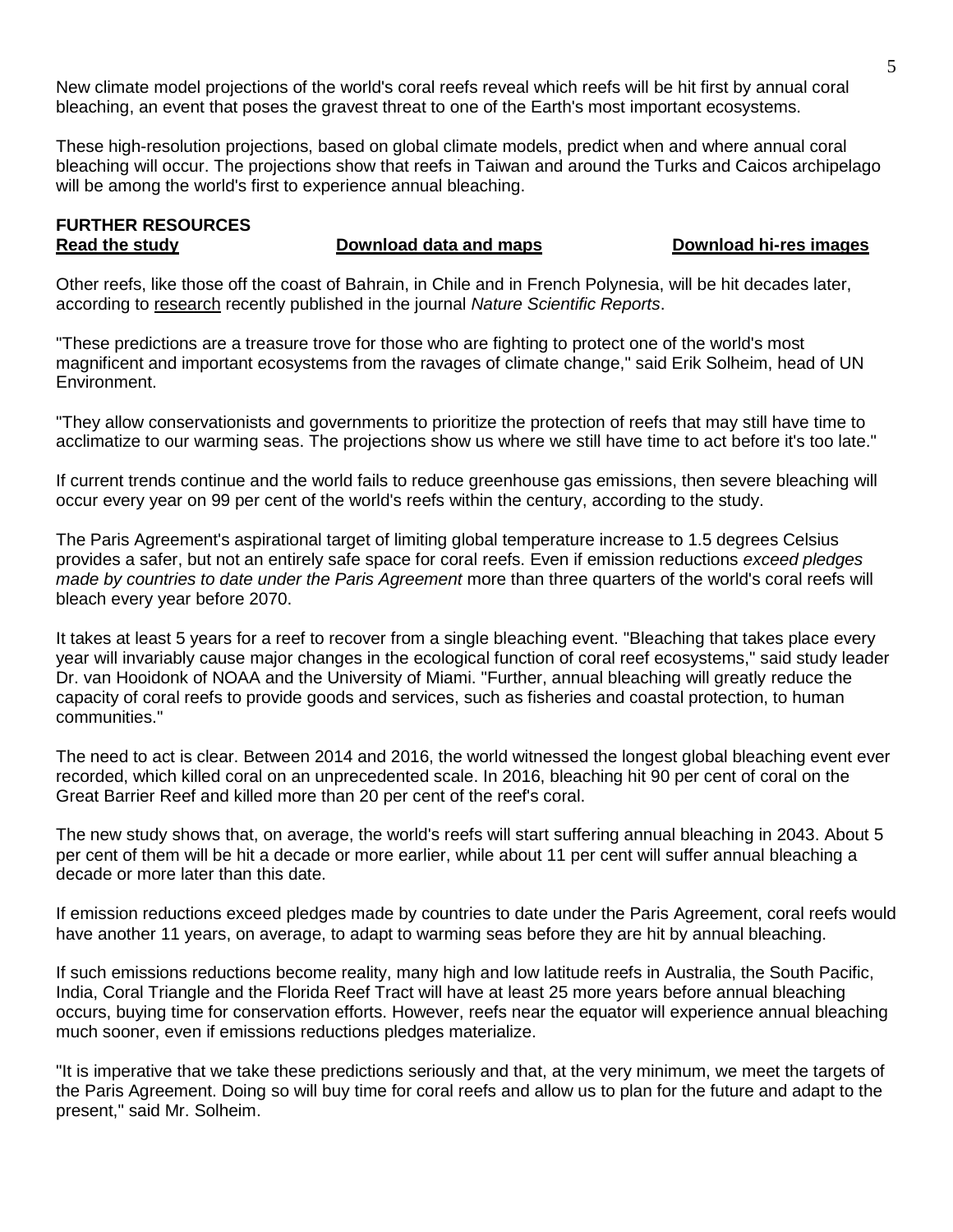Predicting when and where annual bleaching occurs will help policymakers and conservationists decide which reefs to prioritize. "Reefs that will suffer annual bleaching later - known as climate "refugia" - are top priorities because they have more time to respond positively to efforts that seek to reduce bleaching vulnerability", said Dr. van Hooidonk. Such efforts include reducing land-based pollution, halting overfishing and preventing damage from tourism.

Coral reefs, which are already under threat from overfishing and tourism, are especially vulnerable to climate change because they are easily affected by warm water. When sea temperatures rise, the algae that give coral its bright colours leave their host, causing it to look white, hence the term 'coral bleaching'. The loss of algae, which provide coral with much of its energy, make corals vulnerable to starvation and disease.

Known as the world's underwater cities, coral reefs provide hundreds of millions of people with food, income and coastal protection. They are home to at least one quarter of all marine life and they generate an estimated \$375 billion per year from fisheries, tourism and coastal protection.

"We are going to need to be much more innovative and proactive if we want to see coral reefs thrive into the next century," said World Wildlife Fund (WWF) lead marine scientist and study co-author Dr. Gabby Ahmadia. "Conventional conservation is not going to cut it against the impacts of climate change. We need to embrace the new climate reality to guide efforts to save our oceans".

#### **About the study**

Support for the study, entitled "Local-scale projections of coral reef futures and implications of the Paris Agreement", was provided by UN Environment, the World Wildlife Fund, US National Oceanic and Atmospheric Administration's Coral Reef Conservation Programme, the Atlantic Oceanographic and Meteorological Laboratory and the National Marine Fisheries Service via the Pacific Islands Fisheries Science Center, US Geological Survey via the Pacific Islands Climate Science Center, Total Foundation, and US National Fish and Wildlife Foundation. The study was led by Dr. Ruben van Hooidonk and Dr. Jeffrey Maynard.

A report entitled *'Coral Bleaching Futures - Downscaled projections of bleaching conditions for the world's coral reefs, implications of climate policy and management responses'* will shortly be published by UN Environment, providing additional detail including regional summaries as well as information on using the data for coral reef policy and management planning as well as outreach.

The projections are freely available on the [UNEP-Live Coral Reef Theme,](http://uneplive.unep.org/theme/index/19) as spatial data for GIS applications, as files viewable in Google Earth, and as high-resolution image files.

*For more information and to arrange interviews, please contact:* **UN Environment** - Michal Szymanski, UN Environment News & Media, +254 715 876 185, unepnewsdesk@unep.org **WWF** - Audrey Payne, Media & External Affairs, World Wildlife Fund, +1 2024954390, audrey.payne@wwfus.org **University of Miami** - Diana Udel, RSMAS at University of Miamia, +1 3054214704, dudel@rsmas.miami.edu



# **Protecting our water sources brings a wealth of benefits**

[http://www.unep.org/stories/Ecosystems/Protecting-our-water](http://www.unep.org/stories/Ecosystems/Protecting-our-water-sources-brings-wealth-of-benefits.asp)[sources-brings-wealth-of-benefits.asp](http://www.unep.org/stories/Ecosystems/Protecting-our-water-sources-brings-wealth-of-benefits.asp) By Andrea Erickson, Managing Director, Water Security

The journey of our water from source to tap is long, and not

one we think much about. For most of us, our water starts high in the mountains, hundreds of miles away. From there, water flows across natural and working lands until a portion is channeled to water pipes that move water to our faucets, to farms and to various types of businesses. Most often we think of those pipes as being our main water infrastructure, but upstream lands play a key role in capturing, storing and moving our water.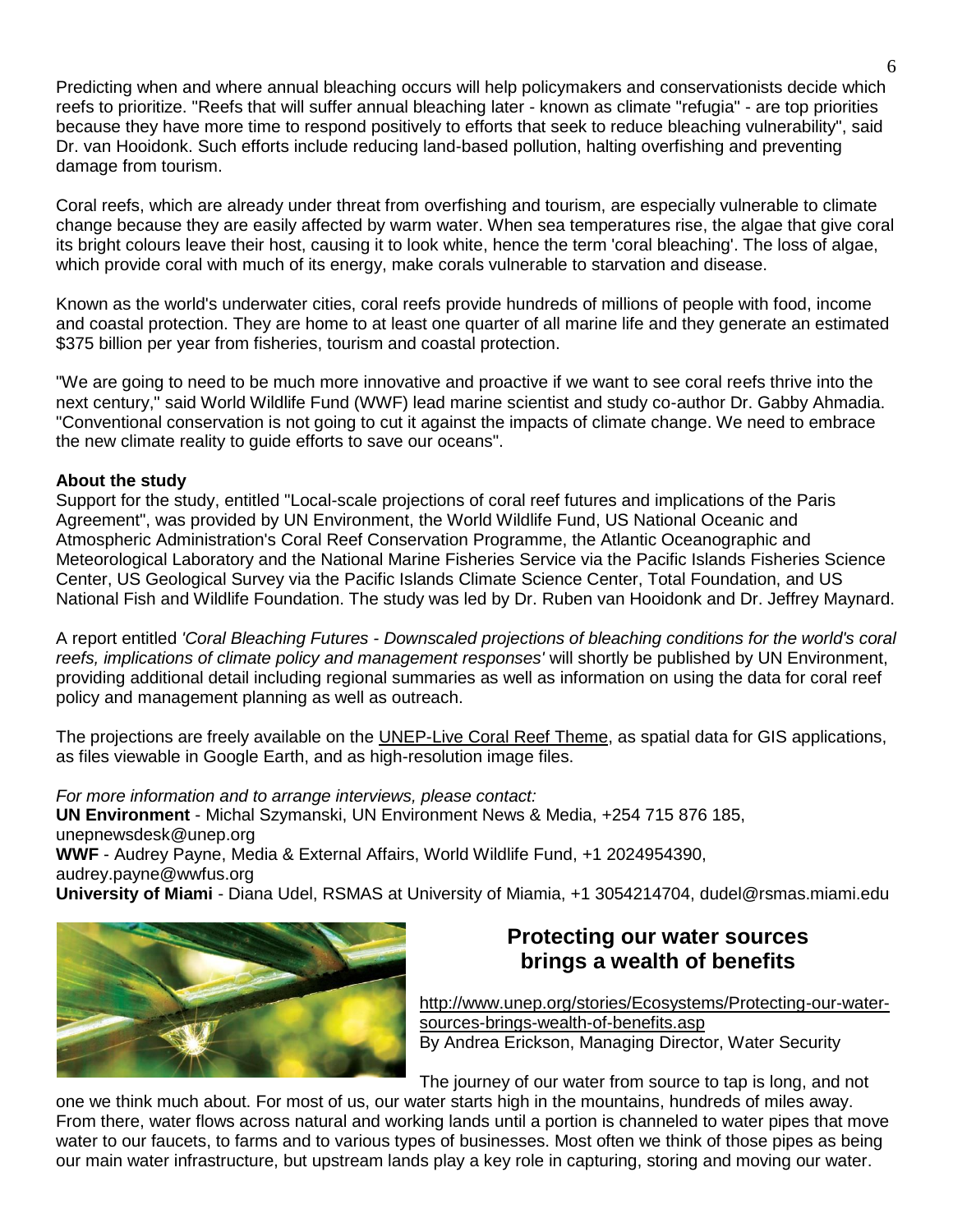By conserving these lands, we can better protect our water and generate additional benefits for people and nature.

Today, approximately 40 percent of the land in urban source watersheds of the world's largest cities show high to moderate levels of degradation. This degradation impacts the present and future quality and reliability of water flows. But by investing in nature, we can reduce these impacts.

A new report released by The Nature Conservancy, *[Beyond the Source: The environmental, economic and](https://global.nature.org/content/beyond-the-source?src=r.global.beyondthesource)  [community benefits of source water protection,](https://global.nature.org/content/beyond-the-source?src=r.global.beyondthesource)* shows that forest protection, reforestation and the use of cover crops can help four out of five of the 4,000 cities analyzed reduce sediment and nutrient pollution in waterways by a meaningful amount. For one in six cities analyzed in the report, the cost of implementing source water protection activities could be recouped through savings in annual water treatment costs alone. For half of the cities analyzed, these activities could be implemented for about US\$2 per person annually.



*Infographic: © The Nature Conservancy*

These nature-based solutions also provide a number of co-benefits, including improving the health and wellbeing of people, preserving biodiversity, capturing and storing carbon and building more climate-resilient communities. When cities "stack" the value of these co-benefits on top of the savings realized in water treatment costs, they can derive even greater value.

Maximizing the benefits of conservation activities will require collective action. Water funds, which enable downstream water users to jointly invest in upstream land conservation and restoration, are a successful mechanism for securing

improved water quality and, in some cases, more reliable flows.

For example, in Nairobi, Kenya, high sediment levels in the Tana River from agricultural run-off and development in the mountains catalyzed the development of Africa's first water fund. Partners in the Upper Tana-Nairobi Water Fund jointly invest in providing upstream farmers with the training, resources and equipment they need to help keep the river healthy, conserve water and reap the benefits of higher crop yields and more stable farms. The fund also has downstream projected benefits including improved water yields and reduced sediment in the river. An analysis of the water fund structure showed that even by conservative estimates the selected watershed interventions could deliver a two-to-one return on investment on average over a 30-year timeframe. During a recent trip to Kenya, the message from water fund investors and participants was clear: it's in their best interest to make this work. Taking care of the land will ensure the longevity of the agricultural community and create a more sustainable water future throughout the watershed.



#### *© The Nature Conservancy (Ken Geiger)*

As cities and populations grow, and climate change adds undue pressure on vulnerable freshwater systems, maintaining healthy lands around our water sources will be increasingly vital to the future of our water security. By investing in nature, we also invest in our future.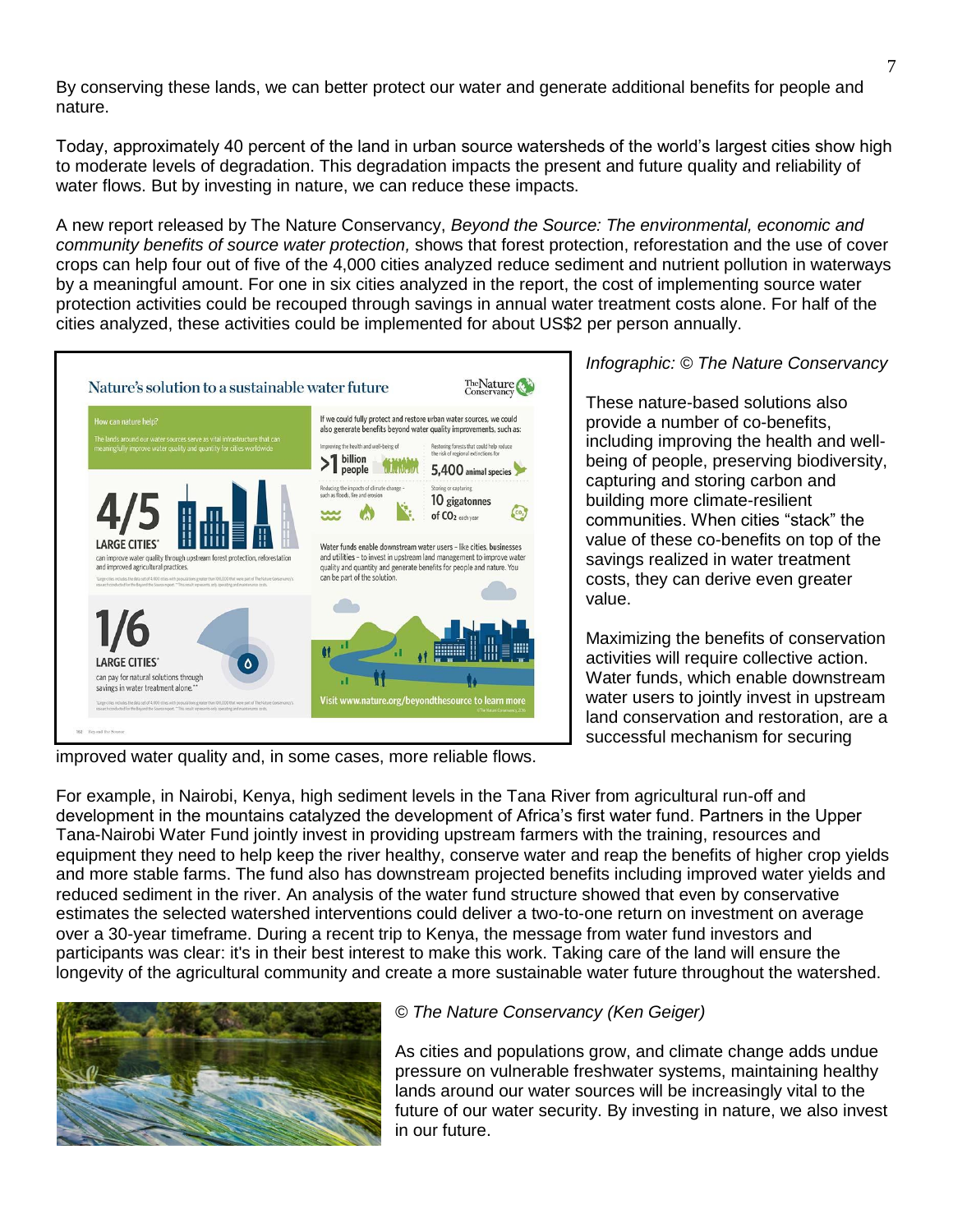

# **Wild successes: Big wins for the environment in 2016**

The year 2016 may have been turbulent, but it certainly scored some wins for the environment and sustainability. Momentum from a triumphant 2015, which saw the adoption of the Paris climate

agreement and the Sustainable Development Goals, continued into 2016 with some major breakthroughs for our planet. Here are some of 2016's big wins for the environment.

#### **http://www.unep.org/stories/Climate/Wild-successes-Big-wins-for-the-environment-in-2016.asp**

## **The Paris Agreement on climate change came into force early**

Much earlier than expected, the universally-agreed [Paris Agreement entered into force,](http://newsroom.unfccc.int/paris-agreement/paris-agreement-enters-into-force-celebration-and-reality-check/) holding its signatories to the actions they've promised to keep global warming at a maximum of 2 degrees Celsius and to adapt to climate change.

That meant that the climate conference in Morocco could focus in earnest on the finer details of implementation and how to ramp up action— which is a good thing, because UN Environment's analysis of [carbon emissions](http://web.unep.org/emissionsgap/) showed that current pledged action falls short of curbing the temperature rise to 2°C.

## **Keeping cool in a climate-friendly way**

Living up to its reputation as the world's most successful multilateral environmental agreement, the Montreal Protocol — having [ensured that the ozone layer was now on the mend](http://www.nature.com/news/antarctic-ozone-hole-is-on-the-mend-1.20183) — [took responsibility for phasing down](http://unep.org/newscentre/Default.aspx?DocumentID=27086&ArticleID=36283&l=en)  [the use of hydrofluorocarbons](http://unep.org/newscentre/Default.aspx?DocumentID=27086&ArticleID=36283&l=en) (HFCs). These ozone-neutral substances replaced ozone-munching chlorofluorcarbons (CFCs) in many refrigerators, air-conditioners and aerosols, but they turned out to be powerful greenhouse gases with a global warming potential thousands of times higher than carbon dioxide.

So, in a meeting in Kigali, Rwanda, the 197 Montreal Protocol parties agreed on a schedule to bring down the use of HFCs in the world. This could prevent a 0.5 degree Celsius rise by the end of the century. If that doesn't seem like much, remember that all it took was a [one to two degree drop to plunge the Earth into the Little Ice](http://earthobservatory.nasa.gov/Features/WorldOfChange/decadaltemp.php)  [Age.](http://earthobservatory.nasa.gov/Features/WorldOfChange/decadaltemp.php)



## **The world rallied for endangered species**

Pangolins, grey parrots, rhinos, lions, sharks and rays, elephants and rosewood were among the winners at [the largest ever World Wildlife](https://cites.org/eng/news/pr/Largest_ever_World_Wildlife_Conference_CoP17_hailed_as_a_game_changer_04102016)  [Conference,](https://cites.org/eng/news/pr/Largest_ever_World_Wildlife_Conference_CoP17_hailed_as_a_game_changer_04102016) the 17th conference of the Convention on International Trade in Endangered Species of Fauna and Flora (CITES) in Johannesburg. Countries agreed on actions that would strengthen enforcement against illegal trafficking

and trade in endangered species and their parts, including ivory. UN Environment's [#WildForLife](https://wildfor.life/) became one of the most recognizable campaigns in major economies.

## **The world's largest Marine Protected Area established**

A pristine, biologically diverse area in the Antarctic, larger than the UK, France, Germany and Italy combined, was declared a Marine Protected Area, [after five years of negotiations, and tireless "Speedo diplomacy"](http://www.unep.org/newscentre/Default.aspx?DocumentID=27086&ArticleID=36290&l=en) from endurance swimmer and UN Environment's Patron of the Oceans, Lewis Pugh. [An unprecedented 3.6 million](http://www.unep.org/newscentre/default.aspx?DocumentID=27090&ArticleID=36328)  [square kilometres](http://www.unep.org/newscentre/default.aspx?DocumentID=27090&ArticleID=36328) — an area larger than India — was added to marine protected areas worldwide, [including](https://www.unep-wcmc.org/resources-and-data/protected-planet-report-2016)  [through the creation and expansion of five "mega protected areas"](https://www.unep-wcmc.org/resources-and-data/protected-planet-report-2016) in Chile, Palau, Hawaii, the Pitcairn Islands and St Helena's in the South Atlantic.

## **G20 recognize that green is the way to go**

For the first time, [leaders of the world's most powerful economies formally recognized that scaling up green](http://www.unep.org/newscentre/Default.aspx?DocumentID=27084&ArticleID=36257&l=en)  [finance was important](http://www.unep.org/newscentre/Default.aspx?DocumentID=27084&ArticleID=36257&l=en) to strong, sustainable and balanced growth. The G20 welcomed [input from the Green](http://unepinquiry.org/g20greenfinancerepositoryeng/)  [Finance Study Group](http://unepinquiry.org/g20greenfinancerepositoryeng/) (to which UN Environment acts as secretariat), launched in January last year to develop options on how to mobilize private capital for green investment.